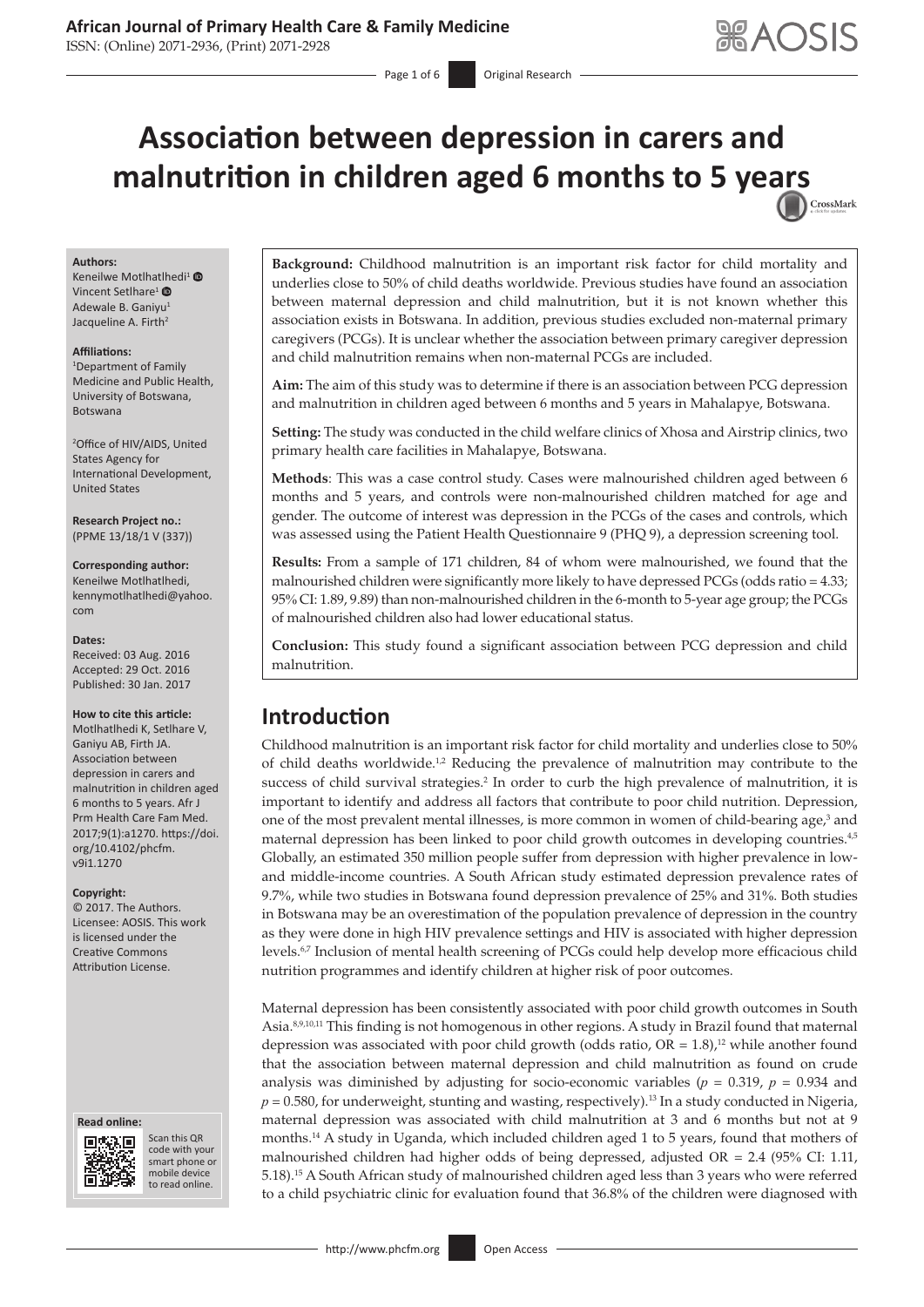a feeding disorder of caregiver–infant reciprocity which was often associated with maternal depressed mood.16 It is possible that there was a selection bias in this study as the malnourished children were referred to a psychiatric clinic. Another study in South Africa which investigated the association between post-natal depression and infant growth did not find an association. Although maternal depression at 2 months was associated with weight lower than the 10th percentile at 18 months, *p* = 0.051, this association was not significant after adjusting for birth weight, *p* = 0.13.17 Although it did not investigate an association with malnutrition, a South African study of mental well-being of caregivers found that the prevalence of depression was higher in caregivers who were not the birth mothers of children (35.5%) than birth mothers (28.9%).<sup>18</sup>

There were no studies that investigated the association of child nutritional status and depression in caregivers other than the mother. However, it is interesting to note that a study in Botswana found that children cared for by their guardians were at a higher risk of being malnourished; there is paucity of information about the relationship between child nutrition and caregiver depression in Botswana.19 The aim of this study was to determine if there is a relationship between malnutrition in children aged between 6 months and 5 years and depression in their primary caregivers (PCGs) in Botswana.

# **Research methods and design**

## **Study design**

This was a case control study.

## **Settings**

This study was conducted in two primary health care clinics (Airstrip and Xhosa clinics) in Mahalapye, Botswana, which has a population of 43 000. Unemployment amongst the economically active population in the district was estimated at 24%, which is higher than the national unemployment rate of 19.9%, and over 50% of the population of Mahalapye are classified as being in the lower wealth statuses according to census criteria. The prevalence of depression in Mahalapye district is unknown. There is one district hospital which receives referrals from the surrounding clinics and health posts. All the health facilities have child welfare clinics (CWCs) which provide child welfare services for children younger than 5 years. These services include growth monitoring, immunisations and provision of supplementary foods.

#### **Study population and sampling strategy**

The sample population were all children aged between 6 months and 5 years who presented at the CWCs of the study sites with their PCGs. We included PCGs who resided in the catchment area of the study sites and were fluent in English or Setswana. All children with an acute illness or a chronic medical condition (including HIV infection) were excluded.

Assuming a prevalence of depression of 20% in the cases and 10% in the controls, the final enrolment of 171 participants was more than the necessary sample size to maintain a power of 80% and 95% confidence level. The expected prevalence rates of depression in the study population were based on previous findings of depression prevalence ranging from 5% to 15% in the southern African region but higher prevalence of depression in high HIV prevalence settings such as Botswana.<sup>6,7</sup>

The sampling strategy was convenience sampling with the cases enrolled first. The control for each malnourished child was the first well-nourished child matched for age and gender as well as caregiver age.

## **Data collection**

Data collection was done over a 5-month period from March to July 2015. Each clinic had a research assistant who was trained by the lead researcher. The children's weight was measured on Salter® hanging scales, with each child fully undressed. Their heights were measured on a Seca® stadiometer for those over 2 years and measuring boards for those aged less than 2 years. All children with anthropometric measurements (weight-for-age, weight-forheight or height-for-age) below -2 z-scores on the World Health Organization growth charts were considered to be malnourished, and were identified as cases. Children with z-score above -2 were considered not to be malnourished. After enrolling cases, each case was matched to a child without moderate or severe malnutrition by gender and age as well as PCG age. Once a child was identified as malnourished or as a match, the research assistant would ascertain if the person who had brought the child to the clinic was the PCG using a set of predetermined questions. If a child lived with its biological mother, the mother was considered the PCG. The research assistant would then obtain informed consent from the PCG, then collect their baseline characteristics and determine their depression status using the PHQ 9, with all scores above 10 classified as cases of depression. The questionnaire was translated to Setswana by the lead researcher then back translated to English. The research assistant explained the instructions then read out the PHQ 9 in a language that the PCG preferred. The research assistant entered the PCGs answers onto a study pro forma. All those found to have a score of 10 and above were referred to the district hospital psychology clinic for more formal assessment, according to an agreement made with the psychology department before the commencement of the study. After all the cases had been enrolled, control matching for each case was done based on age and gender of the child and age of the PCG.

The PHQ 9 is a depression screening tool that has been validated in primary health care settings in North America<sup>20</sup> as well as Kenya<sup>21</sup> and South Africa.<sup>22</sup> It has a sensitivity of 74% and a specificity of 91% at a cut-off score of 10.20 Both the baseline characteristics questionnaire and the PHQ 9 were piloted on 10 child–caregiver pairs at Madiba clinic, a smaller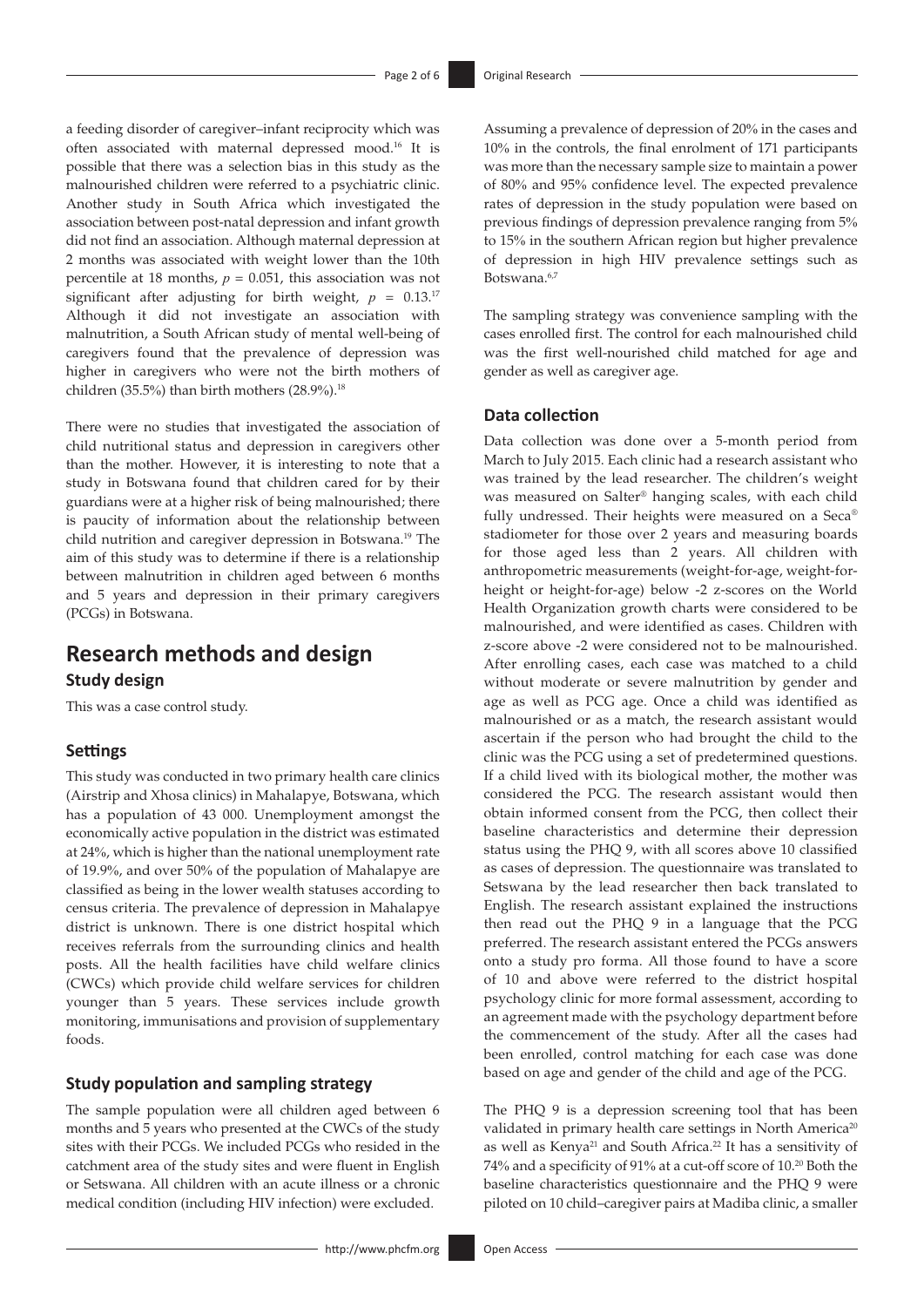clinic in Mahalapye, which serves a community similar to the ones served by the two study sites.

## **Data analysis**

Data were entered in the statistical software program, SPSS® (Version 23, Released 2015. Armonk, NY: IBM Corp). Descriptive data were analysed as proportions for categorical data, including gender of the children and of the PCGs, and means with standard deviation for continuous data, including ages of the children and of the PCGs. Odds ratios with 95% confidence interval were calculated to determine if there was an association between child nutrition and maternal depression.

# **Ethical considerations**

The study protocol was approved by the University of Botswana IRB (IRB number 116), the Ministry of Health HRU (ref no. PPME 13/18/1 V (337)) and the Mahalapye District Hospital ethics review committee (ref no. MH/DHMT/1/7/7). Permission to conduct the study was sought from the heads of each clinic. The staff at the CWCs of each clinic were informed about the study, and the study was explained to them.

# **Results**

There were 193 caregiver–child dyads that were initially evaluated for enrolment into the study; however, 22 were excluded from the study for various reasons (see Figure 1 for details).

The final sample size was 171 children and caregivers enrolled in the study, of which 84 were cases with the mean age of 33 months (s.d. ± 14.3) and 87 were controls with the mean age of 32 months (s.d.  $\pm$  14.9). Fifty per cent of the cases and fifty-five per cent of the controls were females. Table 1 shows the baseline characteristics of the study participants.

The mean ages of the primary care givers were similar, that is, 34 years (s.d.  $\pm$  11.2). The majority of PCGs in both groups (80/84 cases and 86/87 controls) were females. Only 5/84



**FIGURE 1:** Flowchart showing study participant recruitment.

PCGs of cases had completed tertiary school compared with 16/87 of PCGs of controls.

Table 2 below shows that a higher proportion (67.9%) of the cases were either HIV exposed (31/84) or their HIV exposure was unknown (25/84) compared with the controls (27/87 and  $13/87$ , respectively,  $p = 0.004$ ). Most of the PCGs in both groups were unemployed (72/84 cases and 72/87 controls,  $p = 0.229$ .

The depression status of the two groups were also different with 28/84 PCGs in the case group diagnosed as depressed compared with 9/87 of the controls. Table 2 compares the difference in characteristics of the cases and controls in terms of HIV exposure and status and PCG characteristics

Depression in the PCGs was significantly associated with malnutrition in the child, OR= 4.33 (95% CI: 1.90, 9.90),  $p = 0.001$ . Having a PCG without tertiary education also increased the probability of a child being malnourished, OR= 3.56 (95% CI: 1.24, 10.28), *p* = 0.018. The monthly income

| <b>TABLE 1:</b> Baseline characteristics of the cases and controls. |  |  |  |  |
|---------------------------------------------------------------------|--|--|--|--|
|---------------------------------------------------------------------|--|--|--|--|

| Variable                                   | Malnourished<br>$N = 84$ (% or s.d.) | Well-nourished<br>$N = 87$ (% or s.d.) |
|--------------------------------------------|--------------------------------------|----------------------------------------|
| Child's age in months                      | 33.04 (±14.3)                        | $32.23 (\pm 14.9)$                     |
| Gender of children                         |                                      |                                        |
| Female                                     | 42 (50.0%)                           | 48 (55.2%)                             |
| Male                                       | 42 (50.0%)                           | 39 (44.8%)                             |
| Primary caregiver's age in years           | $34.3 (\pm 11.2)$                    | $34.38 (\pm 11.2)$                     |
| Primary caregiver's gender                 |                                      |                                        |
| Female                                     | 80 (95.2%)                           | 86 (98.9%)                             |
| Male                                       | $4(4.8\%)$                           | $1(1.1\%)$                             |
| Educational level of the primary caregiver |                                      |                                        |
| Primary or less                            | $26(31.0\%)$                         | $19(21.8\%)$                           |
| Secondary school                           | 53 $(63.1\%)$                        | $62(59.8\%)$                           |
| Tertiary                                   | $5(6.0\%)$                           | $16(18.4\%)$                           |

s.d., standard deviation.

**TABLE 2:** HIV exposure, HIV status and PCG characteristics of malnourished and non-malnourished children.

| Variable measured                             | Malnourished<br>$N = 84$ (%) | Well-nourished<br>$N = 87 (%)$ | $\boldsymbol{p}$ |
|-----------------------------------------------|------------------------------|--------------------------------|------------------|
| HIV exposure of the children                  |                              |                                |                  |
| Exposed                                       | 31(36.9)                     | 27(31.0)                       | 0.004            |
| Not exposed                                   | 25(29.8)                     | 47 (54.0)                      |                  |
| Unknown                                       | 26(31.0)                     | 13 (14.9)                      |                  |
| Missing data                                  | 2(2.4)                       | 0(0.0)                         |                  |
| HIV status of the children                    |                              |                                |                  |
| Negative                                      | 33 (39.3)                    | 55 (63.2)                      | 0.002            |
| Unknown                                       | 51(60.7)                     | 32 (36.8)                      |                  |
| Relationship of primary<br>caregiver to child |                              |                                |                  |
| Mother                                        | 58 (69.0)                    | 58 (66.7)                      | 0.122            |
| Other                                         | 26(31)                       | 29(33.3)                       |                  |
| Employment status of the<br>primary caregiver |                              |                                |                  |
| Employed                                      | 10(11.9)                     | 15 (17.2)                      | 0.229            |
| Unemployed                                    | 72 (85.7)                    | 72 (82.8)                      |                  |
| Other                                         | 2(2.4)                       | 0(0.0)                         |                  |
| Depression in the primary<br>caregiver        |                              |                                |                  |
| Yes                                           | 28(33.3)                     | 9(10.3)                        | 0.001            |
| <b>No</b>                                     | 56 (66.7)                    | 78 (89.7)                      |                  |

PCG, primary caregivers.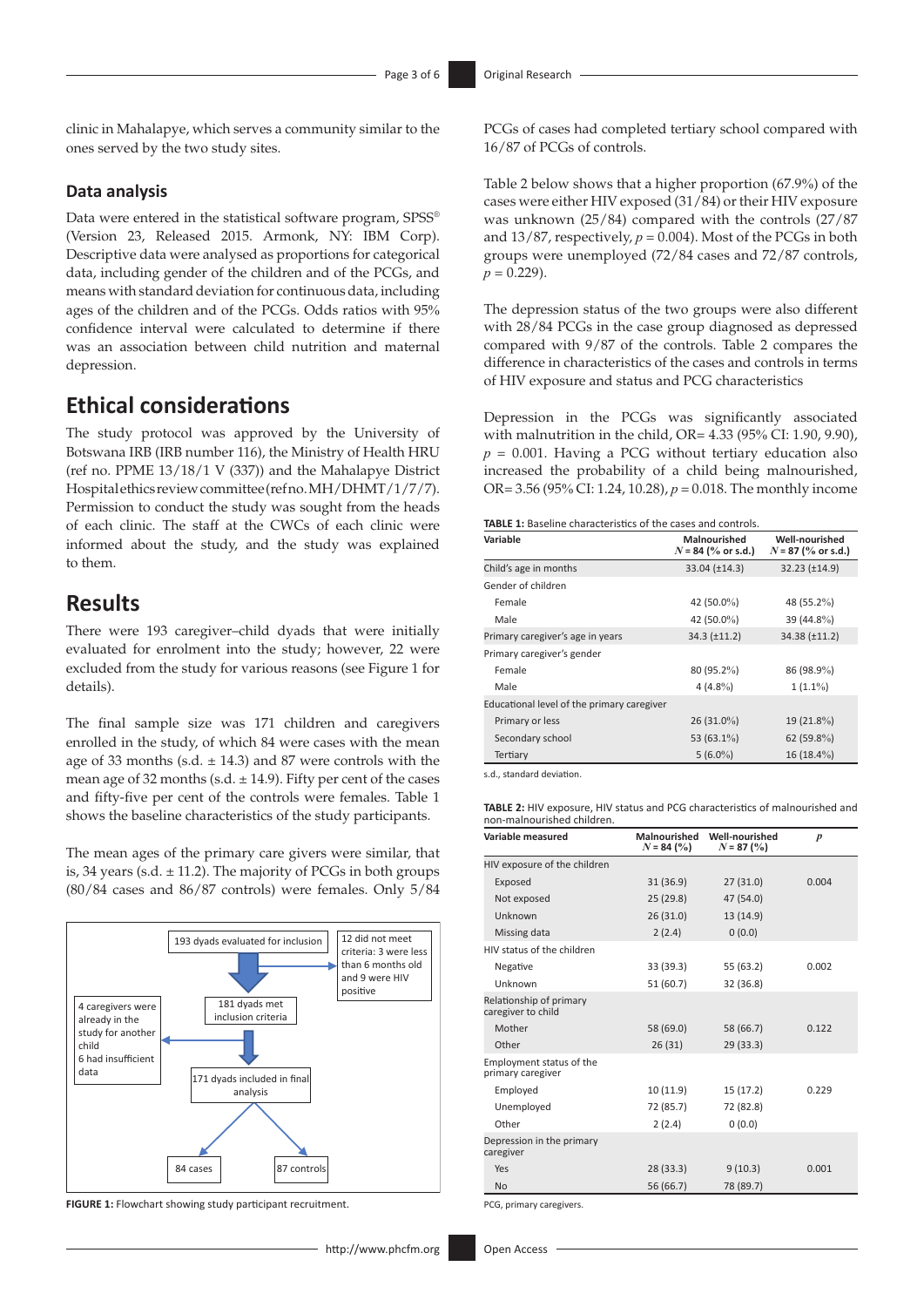**TABLE 3:** Bivariate analysis of the relationship between child malnutrition and depression and possible confounding variable

| Co-variate                   | Odds ratio          | $\boldsymbol{p}$ |
|------------------------------|---------------------|------------------|
| <b>PCG depression</b>        |                     |                  |
| Not depressed                | $\mathbf{1}$        |                  |
| Depressed                    | 4.33 (1.90-9.90)    | 0.001            |
| <b>HIV status of child</b>   |                     |                  |
| Unknown                      | $\mathbf{1}$        |                  |
| Negative                     | $0.37(0.20 - 0.70)$ | 0.002            |
| Relationship of child to PCG |                     |                  |
| Mother                       | $\mathbf{1}$        |                  |
| Other                        | $1.12(0.59 - 2.12)$ | 0.44             |
| <b>PCG</b> education         |                     |                  |
| Tertiary                     | $\mathbf{1}$        |                  |
| Less than tertiary           | 3.56 (1.24-10.28)   | 0.02             |
| Income of primary caregiver  |                     |                  |
| More than P1000/month        | $\mathbf{1}$        |                  |
| Less than P1000/month        | $1.73(0.76 - 3.92)$ | 0.19             |

PCG, primary caregivers.

of the PCG was not significantly related to the child's nutritional status. Table 3 shows the bivariate analysis with malnutrition as the dependent variable, while PCG depression, income, educational attainment and child HIV status were the independent variables.

## **Discussion**

The major finding of this study is that there is a statistically significant relationship between malnutrition in children aged between 6 months and 5 years and depression in their PCGs in Mahalapye (OR 4.33; 95% CI: 1.90, 9.90, *p* = 0.001). Similar findings were reported in South Africa where depressed maternal mood was reported in 63 out of 179 caregivers of children with failure to thrive.<sup>23</sup> In a Nigerian case control study, maternal depression was more likely to be associated with child malnutrition,  $OR = 4.21$  (95% CI: 1.36, 13.20) and OR = 3.34 (95% CI: 1.18, 9.44) for weight and height, respectively, below 5th percentile at 6 months,<sup>14</sup> and in South India where the OR for malnutrition in children whose mothers had postpartum depression was 7.8 (95% CI: 1.6, 38.51).<sup>10</sup> A cross-sectional study in Brazil<sup>12</sup> found an association between depressive symptoms in the mother and stunting in their children, reported to be 1.8 (95% CI: 1.1, 2.9).

Our findings differed from a study in South Africa, where researchers did not find a statistically significant association between maternal depression and child weight or height below the 10th percentile.17 This difference may be because the South African study focused on a younger age group, 2 to 18 months. The effects of maternal (or PCG) depression on child nutrition may not manifest until later, as shown in South India, a region with high child malnutrition rates. A study there found that postpartum depression was associated with poor child growth (OR 7.4; 95% CI: 1.6, 38.5), whereas there was not a significant association with current major depression (OR 3.1; 95% CI: 0.9, 9.7).10 A Brazilian cohort study which followed up children from birth till 4 years found an association on crude analysis which became insignificant after adjusting for socio-economic variables.<sup>13</sup> However, in our study, there was no statistically significant difference between child nutrition and monthly income  $(p = 0.19)$  for the two groups. Factors other than socioeconomic status may be more significant in our setting, PCG mental health being one of them.

Depression is characterised by apathy and low energy levels which may affect the ability of a caregiver to identify and adequately respond to the cues of a child.<sup>5,24</sup> The disease may also affect the ability of a PCG to implement strategies to prevent child illness like hand washing and other good hygiene practices; infants of depressed mothers had higher odds of having more frequent diarrhoeal episodes than infants of non-depressed mothers in Nigeria<sup>14</sup> and Pakistan.<sup>11</sup> It has also been found that depressed mothers tend to breastfeed for a shorter duration.<sup>25</sup> Our sample size was not sufficient to analyse the children in different age groups; it is, however, possible that malnutrition secondary to poor feeding practices and weaning was more prevalent in infancy. The effect of weaning may overshadow the effect of PCG depression and this may account for the findings of previous studies which included younger age groups only and found no relationship between malnutrition in the children and depression in their PCGs.

These findings and the findings of two other studies which found that postpartum depression was associated with poor infant growth at 6 months<sup>26</sup> and at 12 months<sup>11</sup> suggest that maternal depression precedes poor child growth; it is also possible that a PCG becomes depressed as a result of the child not growing well, especially if the child was also unwell.

We also found that lower PCG education was associated with an increased probability of child malnutrition,  $p = 0.02$ . Anoop et al. found that low maternal intelligence was associated with a 4-fold increase in the probability of malnutrition.10 It has been found that increasing the educational attainments of women results in better child survival.<sup>27</sup> PCGs with higher education attainments may make better nutritional choices than less educated PCGs; they may also have a better understanding of child health recommendations. Women with higher educational attainments may be more empowered, financially and even economically, to make decisions in the family that positively impact child nutrition.<sup>25</sup> It has been suggested that maternal (or PCG) education may also serve as a protective factor against depression and its effects on child care.4

The relationship of the child to the PCG had no influence on the child's nutritional status in this study,  $p = 0.44$ ; however, a previous study in Botswana found that malnourished children had a higher probability of being raised by a guardian, OR 5.67 (1.30-24.73).<sup>19</sup> Furthermore, in South Africa, the prevalence of depression was found to be higher in caregivers who were not the biological mothers of the children in their care.18 It is probable that since most of the children in this study were cared for by their mothers, the study sample was too small to detect a difference.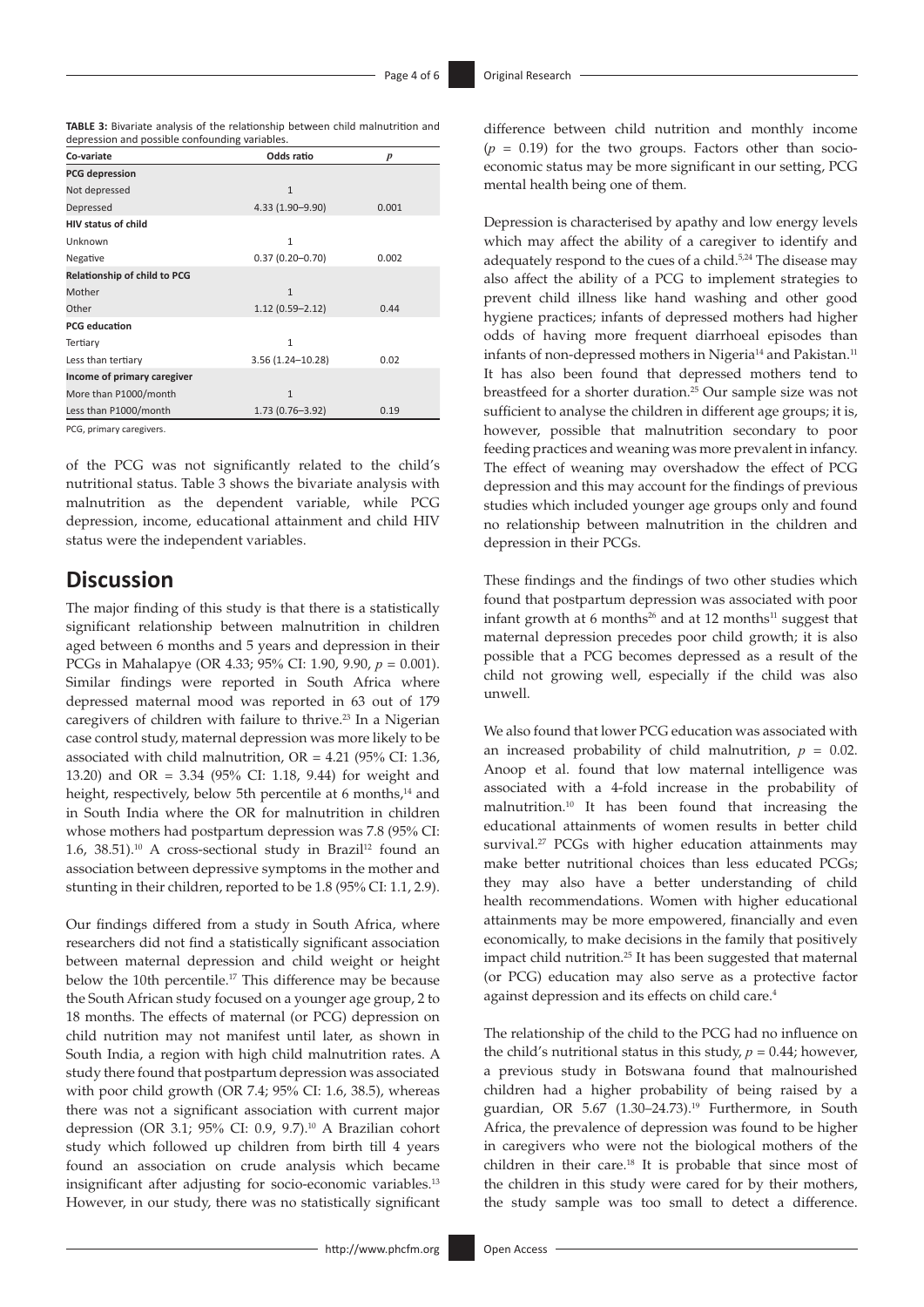Further studies investigating the relationship between nonmaternal caregivers and the nutritional status of children in their care are needed.

It has been proposed that interventions aimed at improving maternal (or PCG) mental well-being could result in better child growth outcomes.<sup>5,24</sup> This is because preventive strategies, such as hygiene practices, immunisation and health-seeking, are dependent on the PCG being functional and able to understand and implement them. Focusing on PCG to child interactions at primary care level may help identify children who need intervention at an early stage and reduce poor child nutrition outcomes.<sup>24</sup> We propose that training primary care workers to screen PCGs of children with mild to moderate malnutrition may help decrease the progression to severe malnutrition and also contribute to an improvement in the child's nutritional status and general health. Community-level interventions and interventions aimed at empowering women may be effective.<sup>24</sup>

The limitations of our study include the inability to determine the causality of the association between child malnutrition and caregiver depression owing to the case control design. Another limitation is that we measured weight-for-age at one point in time instead of determining trends, which may have led to incorrect assessment of child nutritional status. In addition, this study was not powered to assess the association between caregiver depression and different levels of malnutrition. The use of convenience sampling may have led to a sampling bias, which could have been overcome by randomisation of enrolment over a larger geographic area and a longer time frame. The study did not assess the effect of other variables which may affect child nutrition, such as food intake, quality of food, and breastfeeding history. Financial constraints limited the study to only two clinics in Mahalapye, resulting in a study population that is relatively small when compared with the under-5 population of Botswana, thus limiting the generalisability of the study.

# **Conclusion**

Our study revealed a statistically significant relationship between malnutrition in children aged between 6 months and 5 years and depression in their primary caregivers in the study population.

### **Recommendation**

Based on the findings of our study, we recommend further studies to investigate 1) the relationship between the mental health of non-maternal PCGs and child malnutrition, 2) the strength of the association between caregiver depression and different levels of malnutrition, 3) causality of the relationship between caregiver depression and child malnutrition (a randomised prospective study) and 4) other potentially contributing factors not assessed by this study, including specific food intake, quality of food and breastfeeding history. More urgently, we recommend that the mental health of PCGs be incorporated into child survival strategies in order

to optimally address factors contributing to poor child health outcomes in Botswana.

# **Acknowledgements**

We are thankful to Dr. L.L. Mokgatlhe who helped with the statistical analysis, Dr. M. Molefi who helped with sample size determination and conception of the study and Dr. Billy Tsima who helped to review the draft.

### **Competing interests**

The authors declare that they have no financial or personal relationships which may have inappropriately influenced them in writing this article. In addition, the authors' views expressed in this publication do not necessarily reflect the views of the U.S. Agency for International Development (USAID) or the United States Government.

### **Authors' contributions**

K.M. conceptualised and executed the study and was the project lead and main author of the manuscript. V.S. was the lead supervisor, J.A.F. was the second supervisor and A.B.G. supervised the preparation of the manuscript for submission.

# **References**

- 1. Müller O, Krawinkel M. Malnutrition and health in developing countries. Can Med Assoc J. 2005;173(3):279–286. <http://dx.doi.org/10.1503/cmaj.050342>
- 2. Black RE, Victora CG, Walker SP, et al. Maternal and child undernutrition overweight in low-income and middle-income countries. Lancet. 2013;382(9890): 427–451. [http://dx.doi.org/10.1016/S0140-6736\(13\)60937-X](http://dx.doi.org/10.1016/S0140-6736(13)60937-X)
- 3. Kessler RC, Bromet EJ. The epidemiology of depression across cultures. Annu Rev Public Health. 2013;34:119. [http://dx.doi.org/10.1146/annurev-publhealth-031912-](http://dx.doi.org/10.1146/annurev-publhealth-031912-114409) [114409](http://dx.doi.org/10.1146/annurev-publhealth-031912-114409)
- 4. Parsons CE, Young KS, Rochat TJ, Kringelbach ML, Stein A. Postnatal depression and its effects on child development: A review of evidence from low-and middle-income countries. Br Med Bull. 2012;101(1):57.<http://dx.doi.org/10.1093/bmb/ldr047>
- 5. Wachs TD, Black MM, Engle PL. Maternal depression: A global threat to children's health, development, and behavior and to human rights. Child Dev Perspect. 2009;3(1):51–59.<http://dx.doi.org/10.1111/j.1750-8606.2008.00077.x>
- 6. Gupta R, Dandu M, Packel L, et al. Depression and HIV in Botswana: A populationbased study on gender-specific socioeconomic and behavioral correlates. PLoS One. 2010;5(12):e14252. <http://dx.doi.org/10.1371/journal.pone.0014252>
- 7. Lawler K, Mosepele M, Seloilwe E, et al. Depression among HIV-positive individuals in Botswana: A behavioral surveillance. AIDS Behav. 2011;15(1):204–208. [http://](http://dx.doi.org/10.1007/s10461-009-9622-2) [dx.doi.org/10.1007/s10461-009-9622-2](http://dx.doi.org/10.1007/s10461-009-9622-2)
- 8. Surkan PJ, Kennedy CE, Hurley KM, Black MM. Maternal depression and early childhood growth in developing countries: Systematic review and meta-analysis. Bull World Health Organ. 2011;89(8):607–615.<http://dx.doi.org/10.2471/BLT.11.088187>
- 9. Black MM, Baqui AH, Zaman K, El Arifeen S, Black RE. Maternal depressive symptoms and infant growth in rural Bangladesh. Am J Clinical Nutr. 2009;89(3):951S–957S. <http://dx.doi.org/10.3945/ajcn.2008.26692E>
- 10. Anoop S, Saravanan B, Joseph A, Cherian A, Jacob K. Maternal depression and low maternal intelligence as risk factors for malnutrition in children: A community based case-control study from South India. Arch Dis Child. 2004;89(4):325–329. <http://dx.doi.org/10.1136/adc.2002.009738>
- 11. Rahman A, Iqbal Z, Bunn J, Lovel H, Harrington R. Impact of maternal depression on infant nutritional status and illness: A cohort study. Arch Gen Psychiatry. 2004;61(9):946. <http://dx.doi.org/10.1001/archpsyc.61.9.946>
- 12. Surkan PJ, Kawachi I, Ryan LM, Berkman LF, Vieira LMC, Peterson KE. Maternal depressive symptoms, parenting self-efficacy, and child growth. Am J Public Health. 2008;98(1):125.<http://dx.doi.org/10.2105/AJPH.2006.108332>
- 13. Santos IS, Matijasevich A, Domingues MR, Barros AJ, Barros FC. Long-lasting maternal depression and child growth at 4 years of age: A cohort study. J Pediatr. 2010;157(3):401–406. <http://dx.doi.org/10.1016/j.jpeds.2010.03.008>
- 14. Adewuya AO, Ola BO, Aloba OO, Mapayi BM, Okeniyi JA. Impact of postnatal depression on infants' growth in Nigeria. J Affect Disord. 2008;108(1):191–193. <http://dx.doi.org/10.1016/j.jad.2007.09.013>
- 15. Rukundo GZ, Beinempaka F, Ntaro M, LeBlanc JC. Maternal depression and malnutrition in children in southwest Uganda: A case control study. BMC Public Health. 2015;15(1):1.